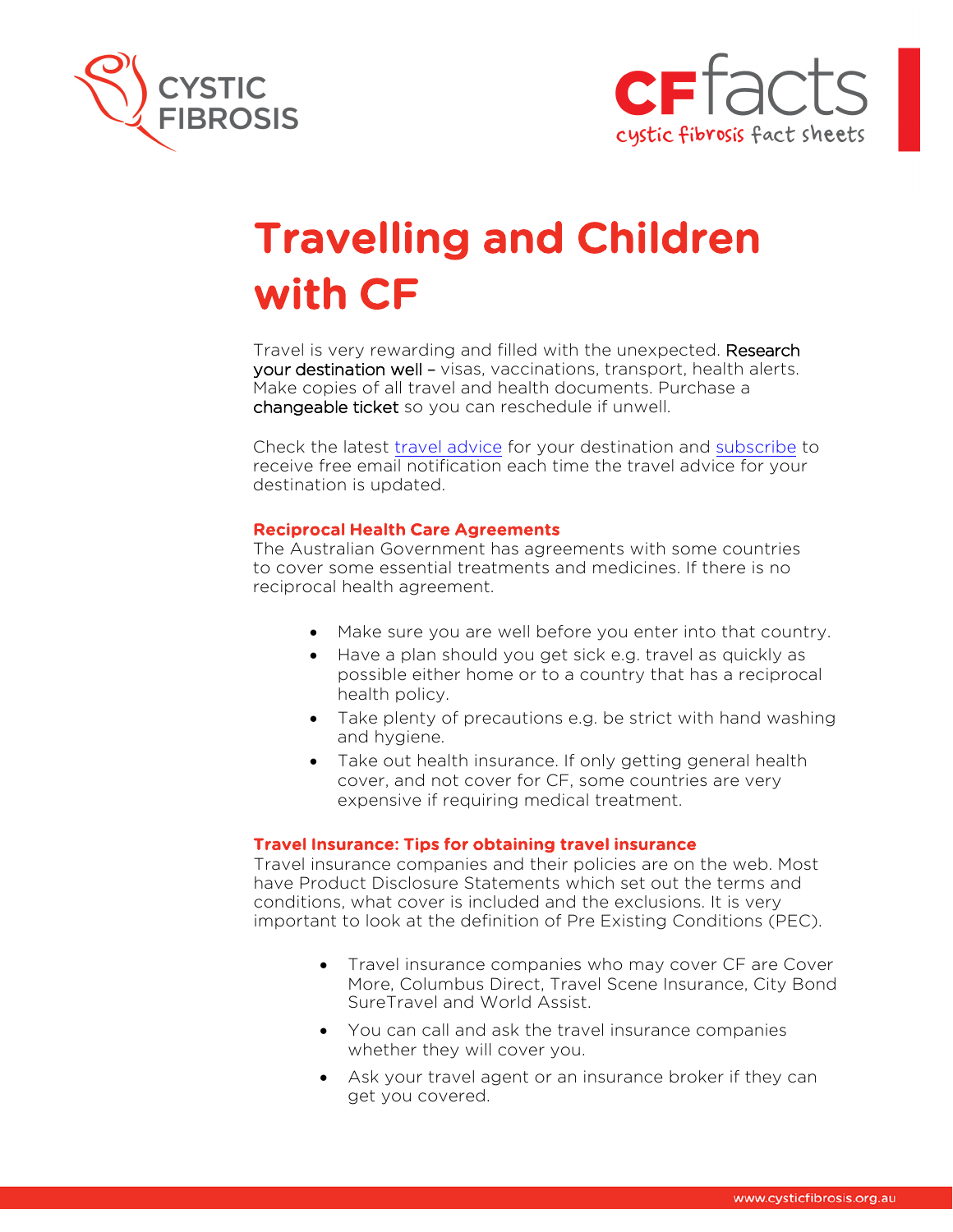# Health Preparation

- Speak to your CF clinic about your plans to travel so that they can help prepare you.
- Get a full health check. Some centres will suggest a course of IV antibiotics.
- Obtain prescriptions for medications you need whilst away
- Get letters from your CF clinic explaining your diagnosis, list of medications including those nebulised; especially if requiring a compressor or insulin.
- Have the CF clinic contact details with you.
- Have a summary of current health status, usual antibiotics and possible treatments for an exacerbation. Copy these and prescriptions and leave in several places.
- A 'fitness to fly' letter may be required with some airlines.
- Research the location of the local CF clinic at your destination.
- Travel nebulisers are available for loan in some states. Check with your CF organisation.

# **Medications**

- All countries have regulations about medications, so it's important to check beforehand about these regulations.
- Some countries may not stock particular medications so if possible it's important to carry ALL your medications with you unless there is a reciprocal health agreement where you are travelling. Check beforehand if these countries are likely to stock your medications.
- Carry Medicare number and ALL scripts with you.
- Take an extra one week supply of all medications in case of unavoidable extended delay (e.g. volcanic ash).
- Make sure all medications are clearly labelled, are in the original bottles and are left unopened unless using.
- Keep essential medications as carry-on luggage
- Notify the airline well before travelling if needing to use any needles or other devices on the plane.
- Be ready with your letter explaining that you have CF and all your medications prior to boarding the plane.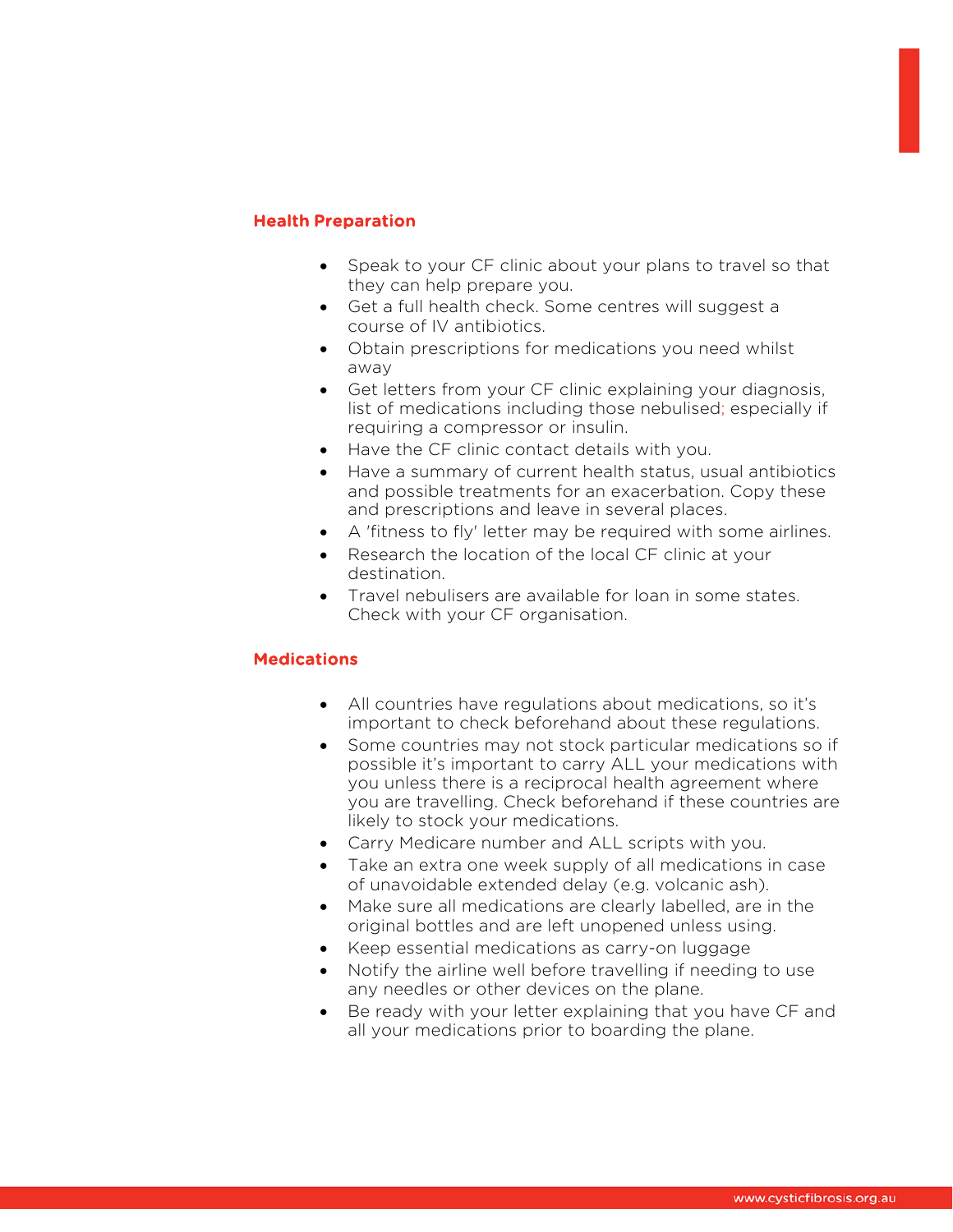#### Heat sensitive medications

Obtain a good pharmaceutical grade ice pack for long distance travel. The FRIO cooling wallet is a good option. It is able to maintain its cold temperature for a minimum of 45 hours through the evaporation of the water. See link below.

## Eating, drinking and cross infection

- Follow good hand hygiene. Use hand sanitiser, wash frequently
- Keep well hydrated. Use bottled water if unsure of local drinking water
- Avoid ice cubes, juice mixes and other sources of possible contaminated water
- If in a hot climate take electrolytes or salt tablets
- Wash all fruit and vegetables with a safe source of water or peel
- Avoid food from street stalls and kiosks
- Avoid non pasteurised foods e.g. milk, yoghurt etc.
- Take extra enzymes for high fat foods

## Useful Resources

http://www.cfnz.org.nz/wp-

content/uploads/Library/CFANZBrochures/Travel-Guide-for-Peoplewith-Cystic-Fibrosis-Jan11.pdf

http://www.cysticfibrosis.ca/wpcontent/uploads/2013/09/TravelTipsfor\_cystic\_fibrosisE.pdf

https://www.youtube.com/watch?v=qUPBS1c09z8

https://www.cysticfibrosis.org.au/media/wysiwyg/WA/pdf\_uploads /Travel\_Insurance\_for\_people\_with\_Cystic\_Fibrosis.pdf

http://www.frioinsulincoolingcase.com/

http://www.humanservices.gov.au/customer/services/medicare/reci procal-health-care-agreements

http://www.chronicillness.org.au/index.php/travel-insurance

https://www.dropbox.com/s/6ioron8h2hp3vak/Travel%20Insurance %20for%20people%20with%20Cystic%20Fibrosis.pdf?dl=0